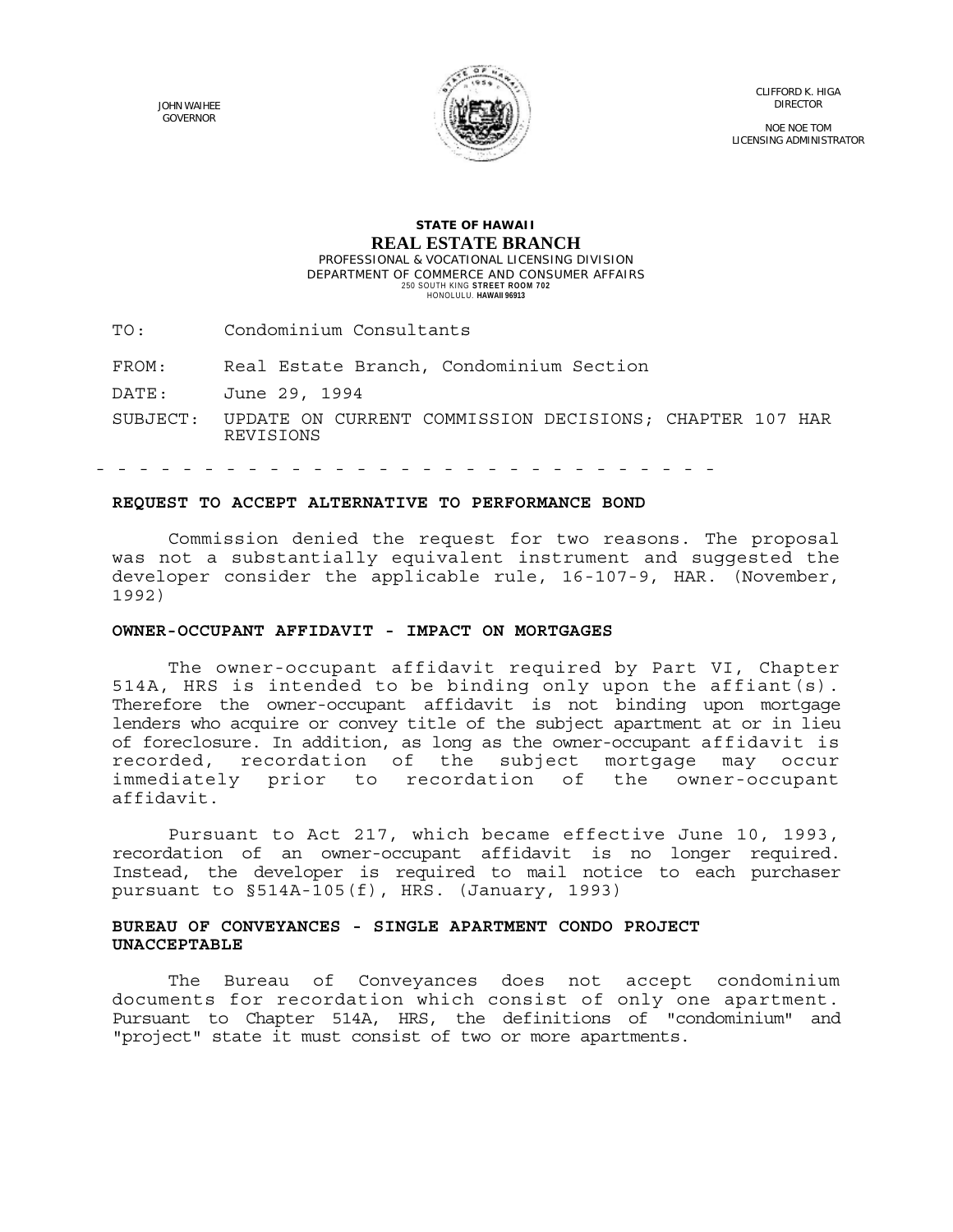The commission may issue an effective date for a final or preliminary public report for a single apartment of a phased condominium project where the recorded declaration and map provide for a minimum of two apartments. A declaration which simply states that the developer reserves the right to build a second apartment is inadequate. (March, 1993)

## **OWNER-OCCUPANT ANNOUNCEMENT - THIRTY DAY REVIEW PERIOD**

The commission does not have the authority to reduce the thirty day review period required by §514A-102(b)(1), HRS. (March, 1993)

## **EXTENSION OF EFFECTIVE DATE FOR A PUBLIC REPORT WHEN THE PUBLIC REPORT FORM HAS SUBSTANTIALLY CHANGED**

A caveat is to be placed in the commission's order granting extension of the effective date of a public report if the original effective date was issued for a public report on the "prose" legal size form utilized prior to 1987. The caveat should note the law and requirements for a public report have been amended since the original effective date of the public report was issued and that the public report may not conform to current standards for public reports.

Prospective purchasers should be encouraged to review current public report requirements for comparison (a copy of the public report form and instructions may be obtained from the commission), question developer as to any additional information desired and, if they wish, contact an attorney for counsel. (March 1993)

### **AUCTIONS**

The auction method of sale for condominium project sales will not in and of itself require specific disclosure in the public report, disclosure abstract or a supplementary public report. However, the developer is reminded:

- 1) to submit updated materials and information of all appropriate registration documents and information;
- 2) to file all advertising and promotional materials with the commission prior to issuance, circulation or publication;
- 3) the method and terms of sale by auction shall comply with the requirements of Chapters 484 and 514A, HRS and Chapter 107, HAR; and
- 4) the supplementary public report requirements still apply where applicable. (March 1993)

### **LETTER OF CREDIT IN LIEU OF BOND**

The commission approved the use of a letter of credit in lieu of a bond for one hundred per cent of the cost of moving a structure to its permanent site as described by the condominium declaration and condominium map.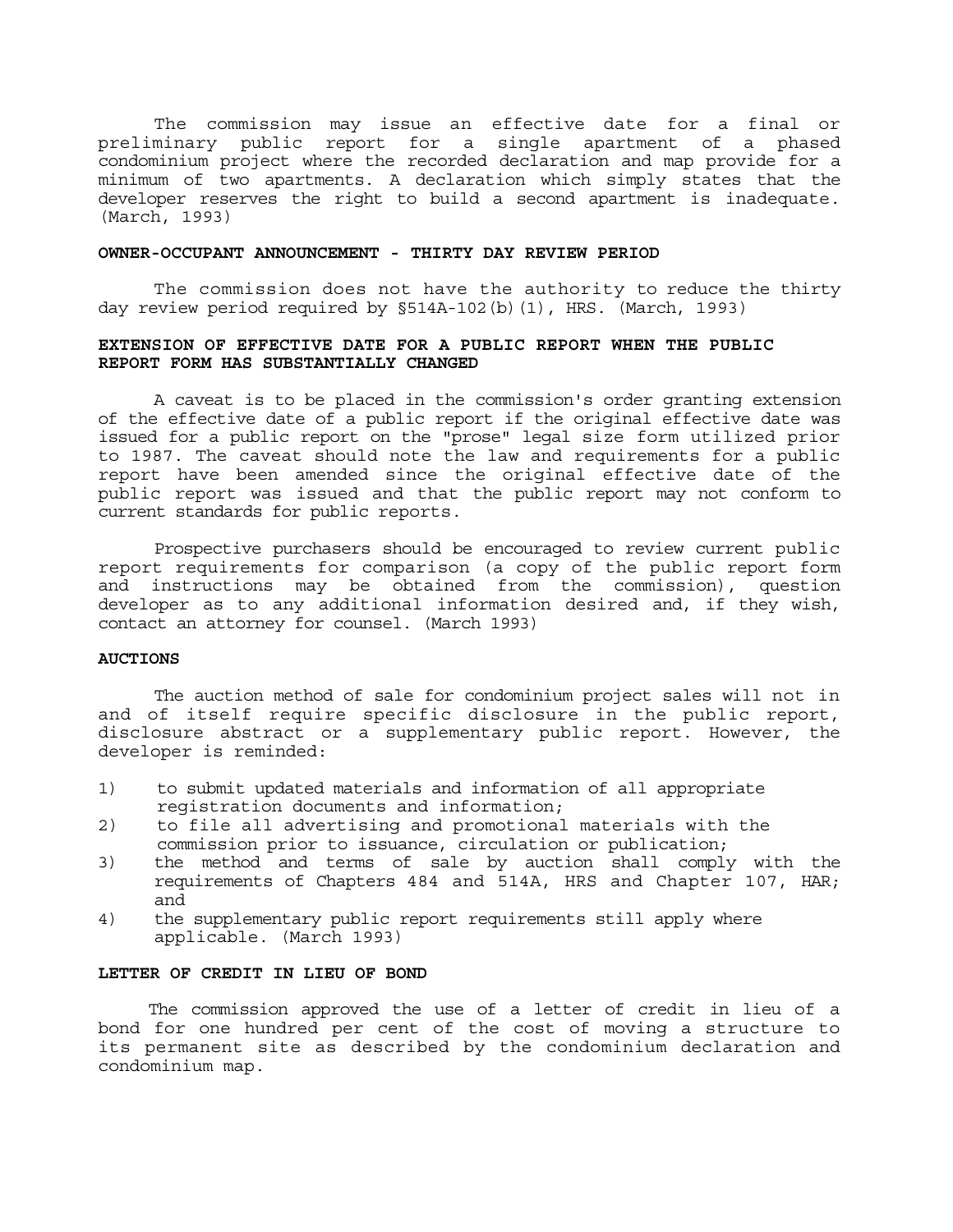A letter of credit or a performance bond shall also be required for one hundred per cent of the cost of any additional construction required to adapt the structure as well as for any additional construction necessary to complete the project pursuant to §514A-40, HRS. (April, 1993)

## **BROKER LISTING AGREEMENT FOR PROJECT REGISTRATION**

The broker listing agreement requirement for condominium project registration may be waived by a developer for projects sold by the owner, pursuant to §467-2(1), HRS, as indicated in the public report or subsequent disclosure abstract. (April, 1993)

#### **OWNER-OCCUPANT ANNOUNCEMENT REQUIREMENT**

An owner-occupant announcement should be published for a three-apartment condominium project of which two apartments are residential. (July, 1993)

# ZERO-UNIT CONDOMINIUM

The commission denied the request to process registration of a "zero-unit" condominium. This condominium does not appear to be consistent with Hawaii's statutory scheme or with commission policy regarding the creation and regulation of condominium property regimes. (September, 1993)

# **DEVELOPER'S RIGHT TO SELECT DATE OF OWNER-OCCUPANT REAFFIRMATION**

Developer of a condominium project subject to the owner-occupant requirements under Part VT, Chapter 514A, HRS, shall provide notice in the public report to supplement the sales contract disclosure regarding the specific time by which the prospective owner-occupant has to re-affirm the owner-occupant affidavit, pursuant to §514A- 105(d), HRS.

If an effective date for the public report has previously been issued, developer shall provide a letter to each prospective owner occupant being offered the owner-occupant designated unit, specifically referencing the time period for re-affirmation of the owner-occupant supplementary public report. Developer shall provide a copy of such letter to the Real Estate Commission prior to distribution. (September, 1993)

## **COUNTY STATEMENT REQUIREMENTS**

Upon review of §514A-40(b)(1), HRS, the commission confirmed that the verified statement from the county required for a final public report for a condominium conversion shall not disclose building code or zoning ordinance violations.

Therefore, building code or zoning ordinance violations as noted in the verified statements from the county required by §514A- 40 (b)(1), HRS should be cured prior to receipt of an effective date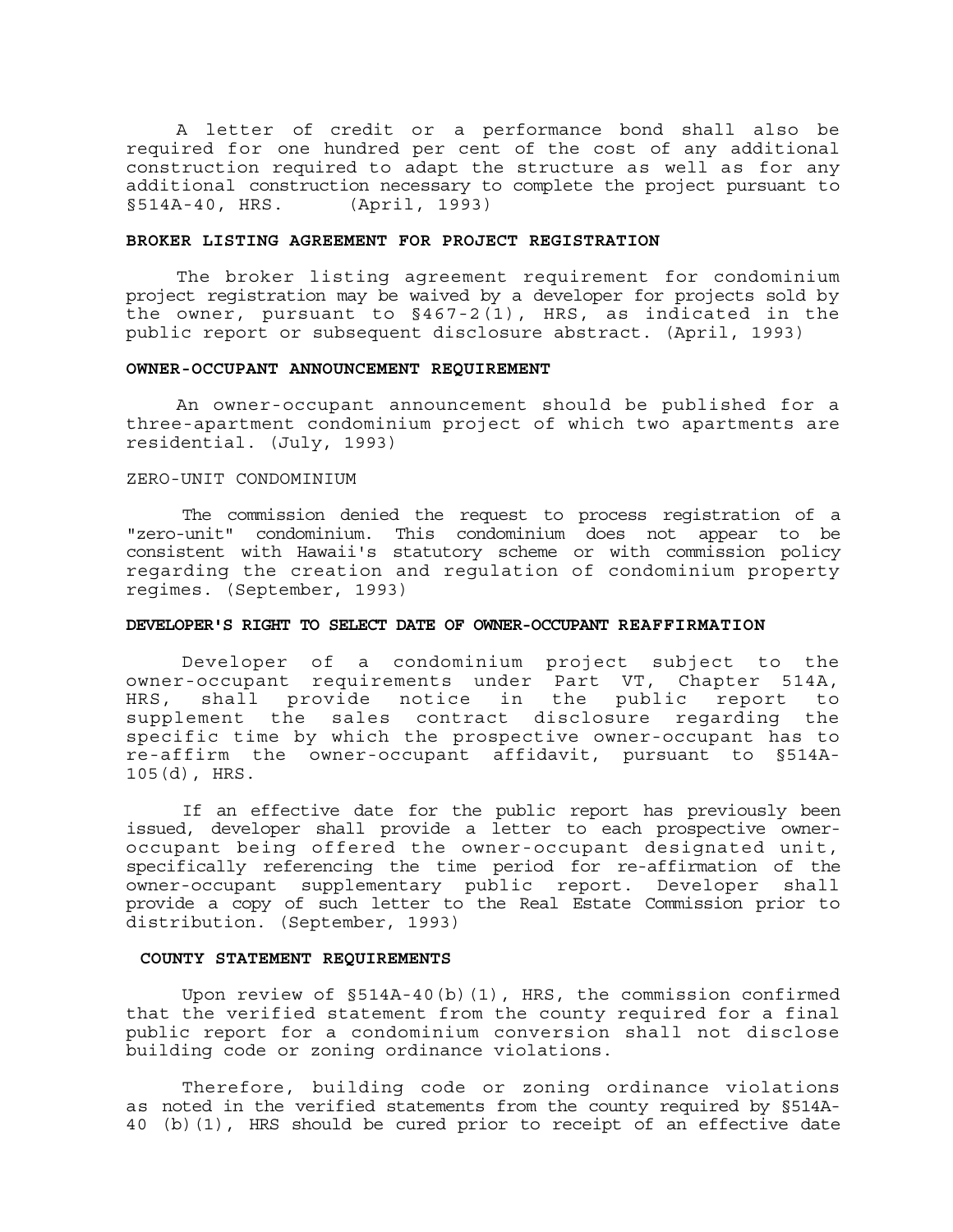for a final public report for condominium conversions.

The commission will accept one statement from the following county agencies to satisfy compliance with both the building code and zoning ordinances:

City and County of Honolulu, Building Department; County of Maui, Land Use and Codes Administration, Department of Public Works and Waste Management; County of Kauai, Planning Department.

The commission will accept one statement from the Planning Department, County of Hawaii regarding compliance with the zoning ordinances and a separate statement from the Building Division, Department of Public Works for compliance with the building codes. (January, 1994)

# **§16-107-16. - COPIES OF PUBLIC REPORT TO BE PROVIDED TO THE COMMISSION BY DEVELOPER**

§16-107-16, HAR is amended to read as follows:

"Within thirty days of the issuance of an effective date for a public report, the developer shall provide the commission with copies of the public report at no charge, the number and color to be prescribed by the commission."

in addition, the developer shall provide the Real Estate Commission with six (6) copies of the public report. However, the developer of a condominium project located in the County of Hawaii shall provide seven (7) copies of the public report to the Commission. Copies of public reports shall be provided as follows:

Preliminary public reports - yellow paper Final public reports - white paper Supplementary public reports - pink paper (January 1994)

# **GIFT V. SALE**

Under the facts of this specific situation, where a father has a large lot with one residential unit, after construction of a second unit and submission of the property to CPR, the father gifts the unit to the son, the following applies:

Registration of a condominium project is not required where an apartment is conveyed by way of gift.

If a person wills a condominium unit to another family member, or the unit passes to a family member by way of a revocable living trust, the condominium project must be registered with the commission prior to the time the unit is ever sold. The recipient of the unit has stepped into the shoes of the developer. (January, 1994)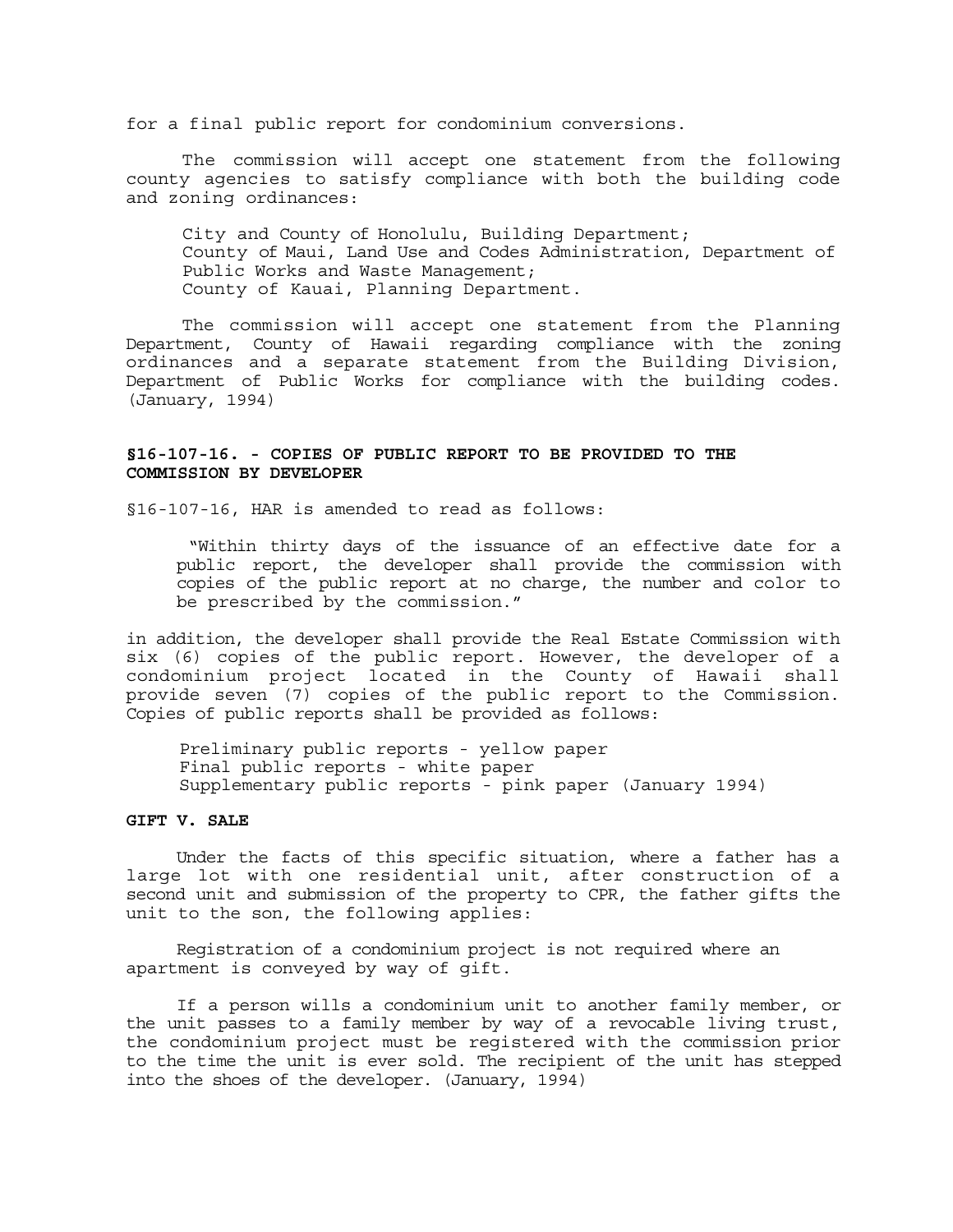#### **OWNER-OCCUPANT ANNOUNCEMENT - MULTIPLE BROKERS**

To prevent any potential for consumer harm, only one broker may be designated by a developer in the owner-occupant announcement to receive the owner-occupant affidavit and earnest money deposit. (March, 1994)

### **OFFER FOR SALE TO TENANTS IN CONVERSION**

Any discussion with existing tenants initiated by the building owner regarding a possible conversion to condominium status for non-residential property which does not include price or otherwise encourage or promote the sale of apartments is permitted. (February, 1994)

### **KAUAI COUNTY CODE RELATING TO ADDITIONAL DWELLING UNITS**

Ordinance No. 644, Bill No. 1541, Draft 1 has extended the deadline which allows additional dwelling units to be developed to December 31, 1996. (February, 1994)

### **FILING OF ADVERTISEMENT MATERIALS**

Submission of advertising materials pursuant to §16-107-23, HAR, is limited only to those advertising materials intended to be issued, circulated or published prior to the issuance of an effective date for an initial public report where the offering is limited only to bona-fide prospective owner-occupants. (March, 1994)

### **APPLICABILITY OF OWNER-OCCUPANT REQUIREMENTS**

The sales to owner-occupant requirements of chapter 514A, HRS, do not apply to condominium projects where the notice of intention was filed with the commission prior to the enactment of the owner-occupant provisions, pursuant to section 6, Act 189, 1980. (April, 1994)

#### **INCOMPLETE/ABANDONED PROJECT REGISTRATION FILES**

File retention policy pursuant to §436B-(9)(b), HRS, to be adopted as follows:

> "[a] n application may be considered to be abandoned if it is not completed and the required documents and other information are not submitted to the department within one year from the date first filed. The licensing authority shall not be required to act on any abandoned application, and the application may be returned or destroyed by the licensing authority or its delegate."

In addition, six months following the initial submission of registration, staff to work with the condominium consultants to endeavor to issue a notice to the developer if the registration is